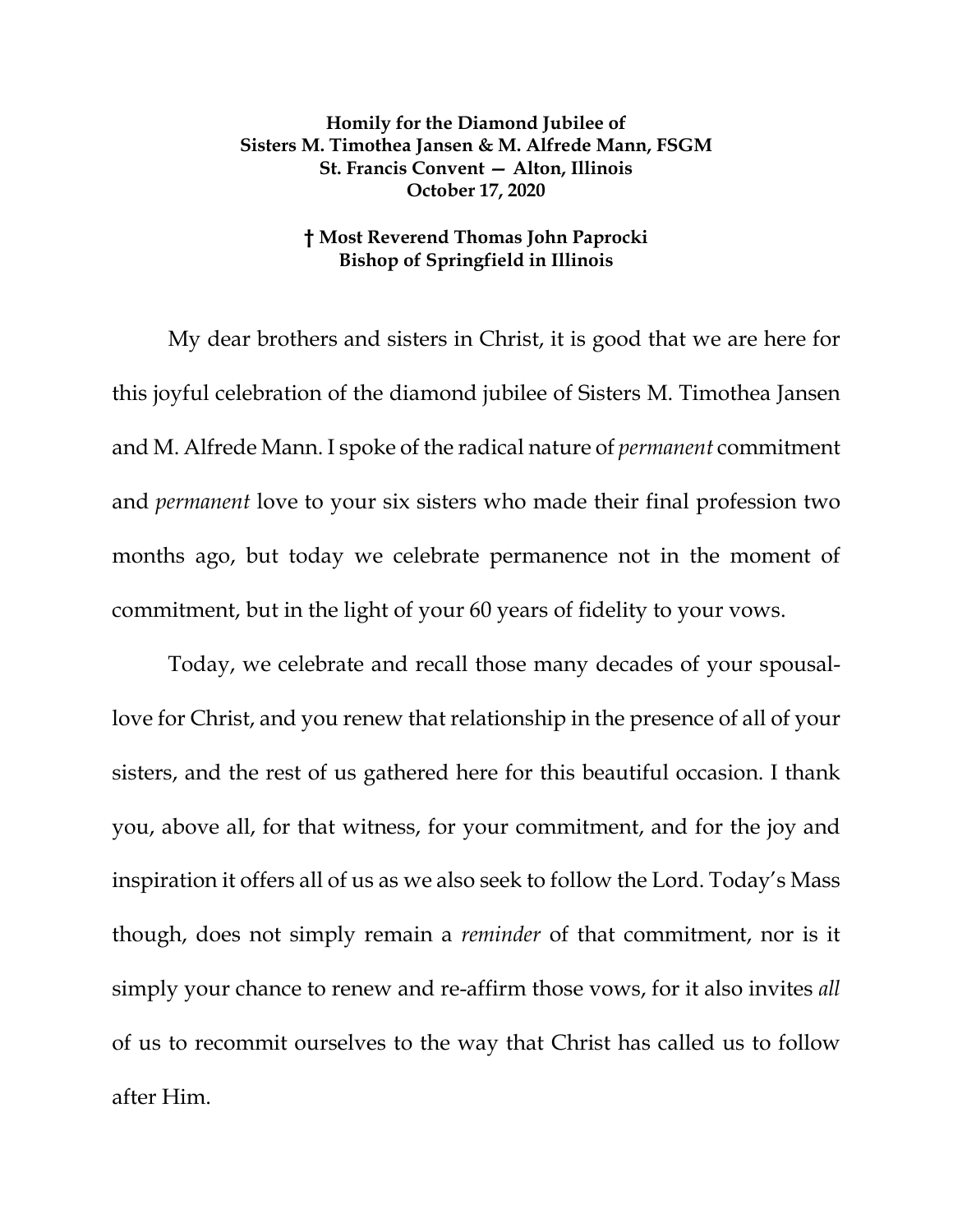The first reading you have chosen to mark this day is from Isaiah, the great Old Testament prophet of *hope*, promising the Israelites the continuing care of the Lord in the midst of all the afflictions and disasters they faced in the Babylonian exile. His words from the Lord, promising blessings to His beloved bride, Israel, remind us today to recognize in our own lives all those concrete moments for which we too can exult in the Lord.

"He has clothed me with garments of salvation" (Isaiah 61:10).

Every day, my dear sisters, you put on your religious habit, and every day the Lord smiles because that is His chosen means to bring His salvation into your life for those sometimes-long hours to come.

"Like a bridegroom adorned with a diadem" (Isaiah 61:10) continues the prophet.

I suppose, dear sisters, that you did not often recognize the gleaming jewels your heavenly Groom saw you adorned with, yet His vision is far greater, and more merciful, than ours, and just like His own wounds and cross, the burdens and temptations you have carried through the years, He knows will one day gleam with the glory of His redemption.

"As the earth brings forth its shoots" (Isaiah 61:11).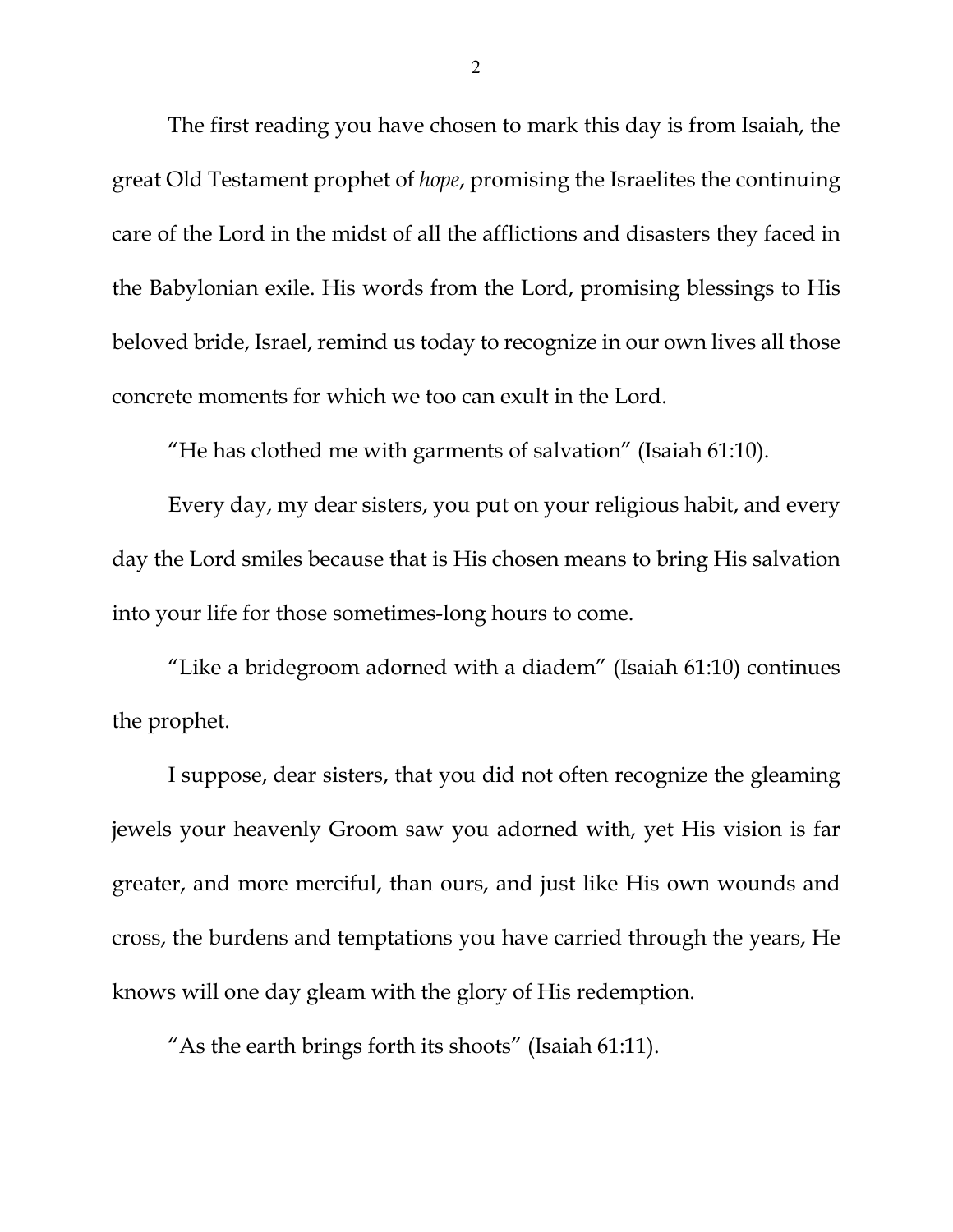Jesus gently reminds us that no matter how rocky the soil of our hearts, or apparently barren the ground of our ministry, His grace, sometimes invisibly, still bears fruit through and in us.

My sisters, you know so well, that it is sometimes hard to see God at work in our lives, yet you stand before all of us today as witnesses that the hope you placed in him 60 years ago, is, and will still be, fulfilled onehundred fold.

Isaiah speaks of *hope* in God's *providence* in our lives, but St. Paul's words offer us a different facet to this Christian virtue: *hope as endurance*. "Just one thing" must consume us, he writes to the Philippians, "forgetting what lies behind but straining forward to what lies ahead, I continue my pursuit toward the goal, the prize of God's upward calling, in Christ Jesus." (Philippians 3:13-14).

Today we celebrate the 60 years that God has continued His good work in your hearts, through your hands, in this community, and marvelously through the many crosses and toils of your consecrated life, but St. Paul certainly faced his own fair-share of work and worry and weariness, but to the Philippians, *while Paul is in prison*, he makes almost no mention of his crosses, but rather keeps his attention entirely fixed on the power of God in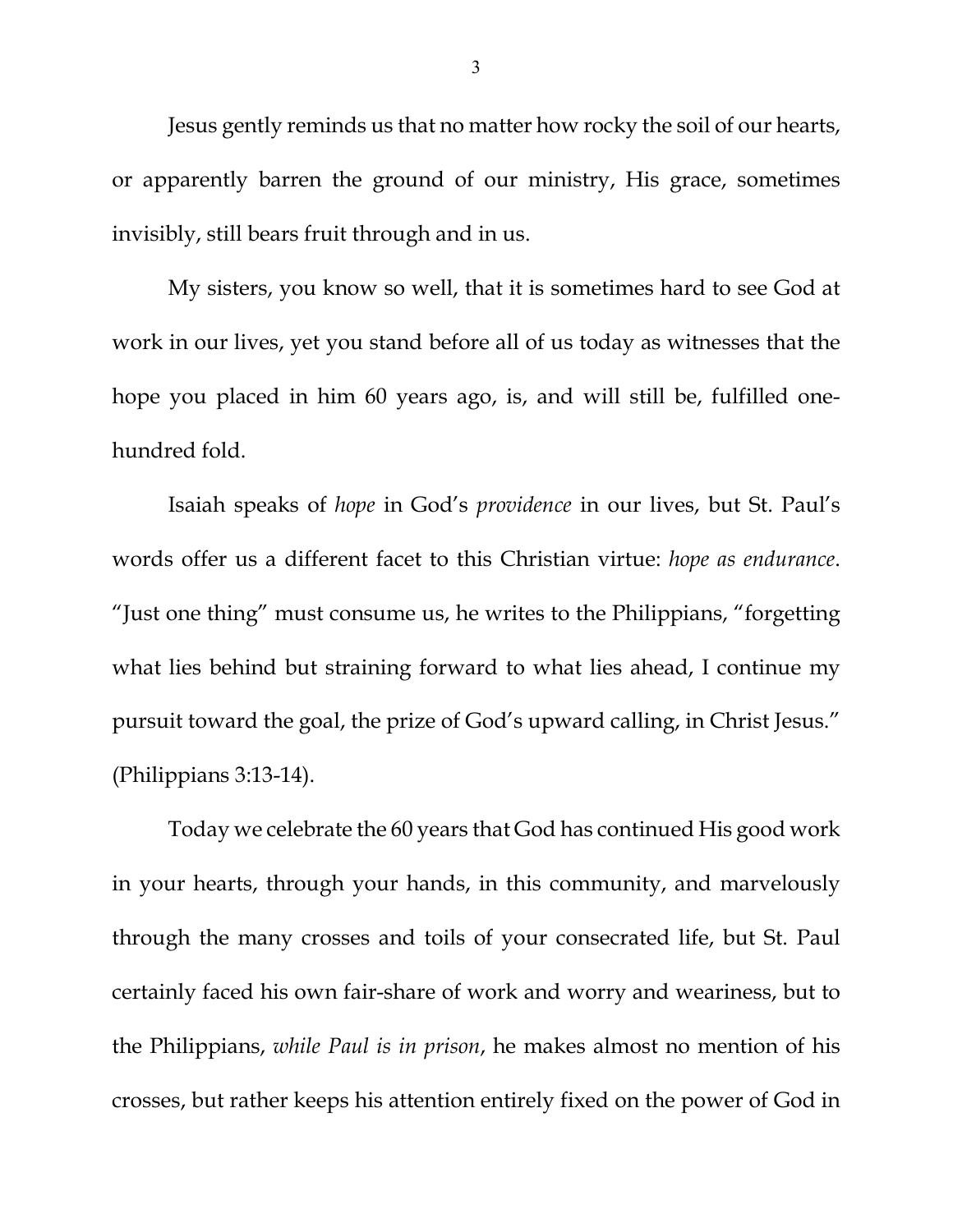Christ Jesus. He invites the Philippians to do the same, and he exhorts us to do so as well.

My dear sisters, you have been blessed with many years in the Lord's vineyard, but the last hours of the day are the ones when the master finally rewards his faithful workers. You have kept your lamps lit in readiness all this time, but the Bridegroom's coming is still not complete. Let your renewal of vows today be just as joyous as your first taking them 60 years ago, as well as all the opportunities you have had since to recommit to them. Endure in your pursuit of that goal, which is Jesus Himself!

Finally, we turn to Our Lord's words in the Gospel, and I find that they too offer us a reflection on *hope*, but *hope within sacrifice*. Hope, we have seen, entails looking for God's redemption through the thick and thin of life … that is, *hope placed in God's providence*. It also means every day continuing to strain for union with Christ … *hope expressed in endurance*. But Jesus reminds us of a third facet of this theological virtue, *hope is a gift and can only be received by the heart that is open*. Jesus tells His apostles that those with worldly riches will not easily enter the Kingdom, and promises that those who have left behind "house or brothers or sisters or mother or father or children or lands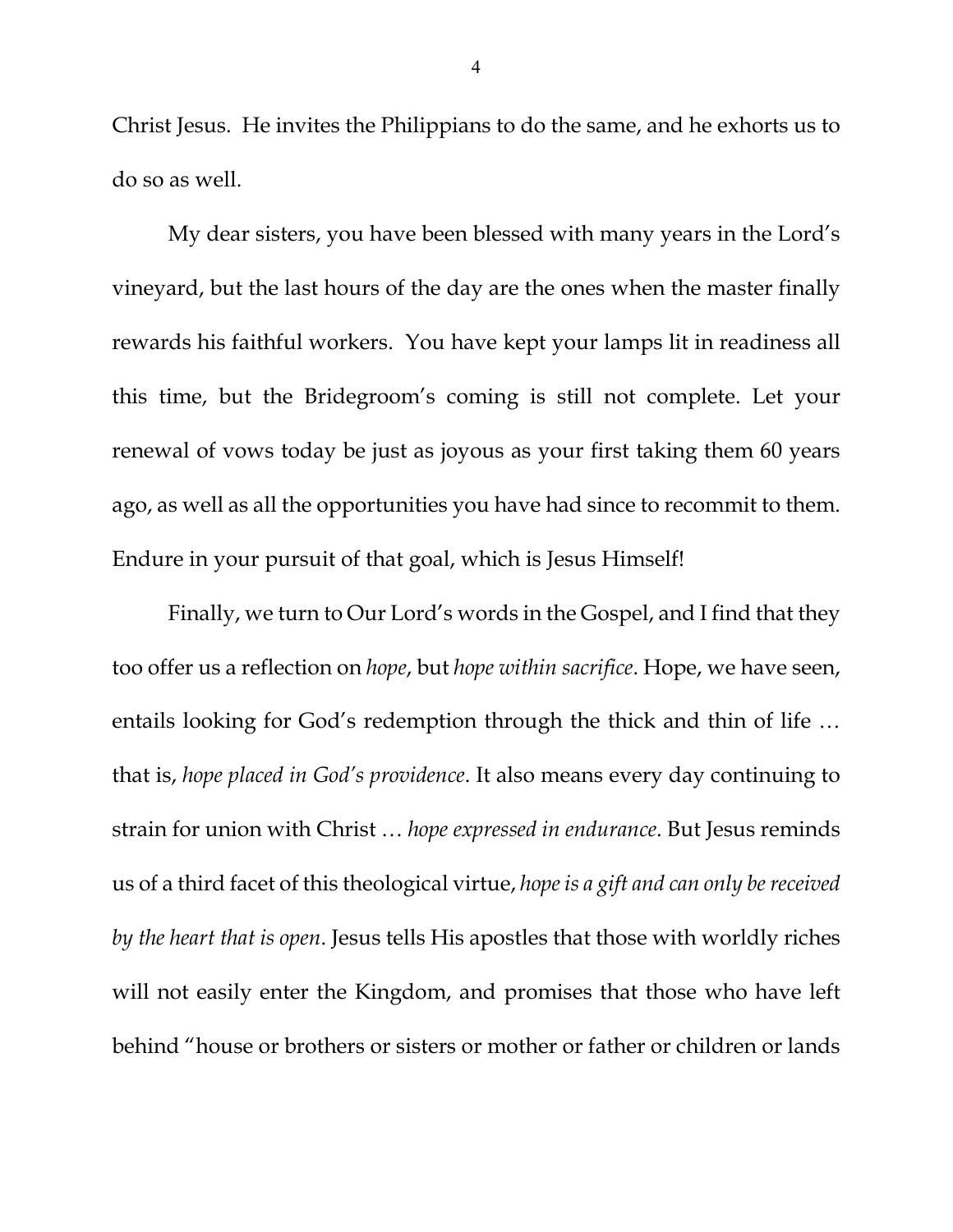for my sake" (Mark 10:29) will receive "one hundred times more now in this present age … and eternal life in the age to come" (Mark 10:30).

The only way to be filled one-hundred times more without bursting, and in the end to be filled with God Himself, is to be radically empty for the Lord and available to Him. Of course, my dear sisters, the particular vows you have made – poverty, chastity, and obedience – are part of God's salvific plan for your life. However, those vows, without love, are useless. These vows, without self-emptying and self-sacrificial love, cannot bear fruit. Just as toils and crosses alone do not produce hope, only engaging them with the certainty that God is at work therein — hence, *hope as perseverance*.

Just as we have seen that striving, and wishing, and seeking do not on their own express hope, only the yearning that knows that nothing less than God will every fill you — hence, *hope as endurance*. So also, there is not something magical about those vows on their own, only those sacrifices and commitments engaged with love, that is, having received the supernatural hope they offer *with an open heart*.

Today, of course, it is with hope that you approach this altar to renew your consecration to God. I ask myself, and all of us here, how might we do the same?

5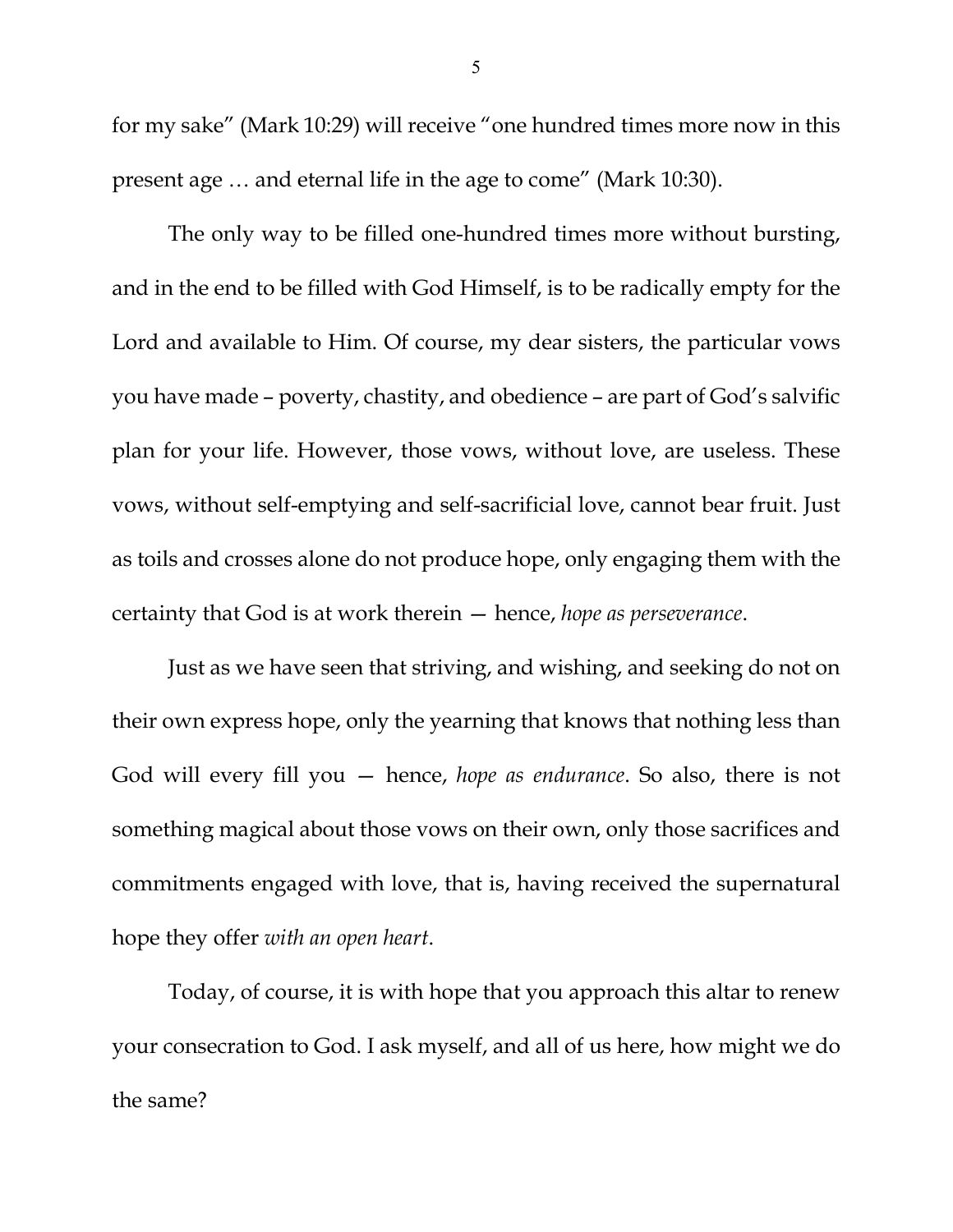At every Mass, the part of the liturgy that bridges us from the Liturgy of the Word into the Liturgy of the Eucharist, is the Prayer of the Faithful. Often, we rather quickly rattle off a set of general prayers for the world, the church, and issues close to our own hearts, but every once in a while, we are reminded to dwell on this part of the Mass.

Today's Mass forces us to pause at this moment — and rejoice in the fidelity given by you to the Lord, and from the Lord to you — but every Mass offers us the chance to renew in our own hearts our own commitment to God.

Do we take this petitionary prayer seriously and surrender the concerns, crosses, sins, and sorrows of our heart to God? Do we place *all our hope* in Him and on His altar at this time, relying on His providence to persevere in our walk of faith? Do we empty our hearts, and open our hearts, before Christ pours Himself out on the altar, ready and willing to receive Him totally?

My dear Sisters M. Timothea Jansen and M. Alfrede Mann, *thank you*  for your witness today of your hope in the Lord. I ask for your continued prayers that we may all see this, and every Mass, as a chance to place our hope in Him as well.

6